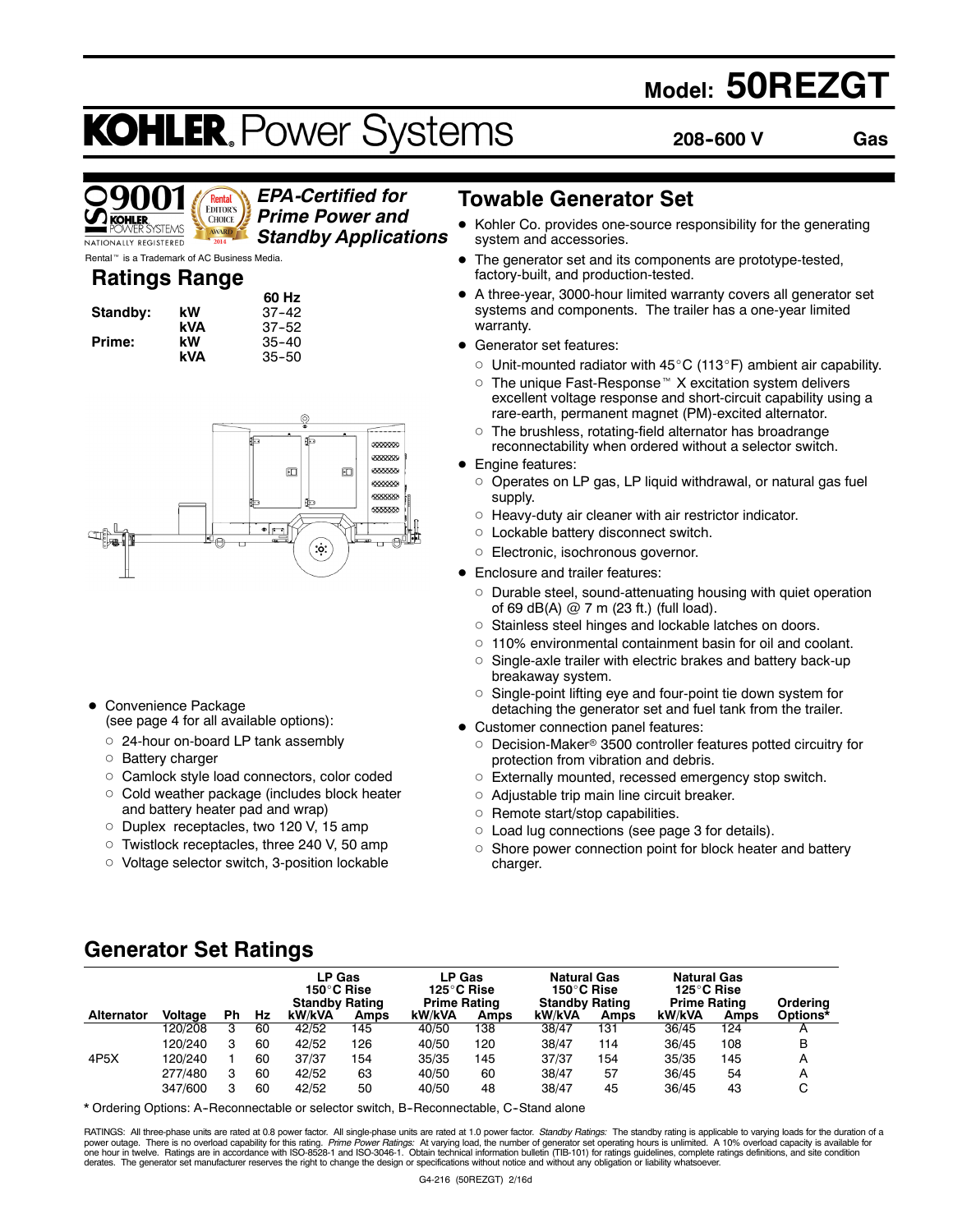### **Alternator Specifications**

| <b>Specifications</b>                                        | <b>Alternator</b>                           |
|--------------------------------------------------------------|---------------------------------------------|
| Manufacturer                                                 | Kohler                                      |
| Type                                                         | 4-Pole, Rotating-Field                      |
| Exciter type                                                 | Brushless, Rare-Earth<br>Permanent Magnet   |
| Leads: quantity, type                                        | 12, Reconnectable                           |
| Voltage regulator                                            | Solid State, Volts/Hz                       |
| Insulation:                                                  | <b>NEMA MG1</b>                             |
| Material                                                     | Class H                                     |
| Temperature rise                                             | 150°C, Standby/                             |
|                                                              | 125°C, Prime                                |
| Bearing: quantity, type                                      | 1, Sealed                                   |
| Coupling                                                     | <b>Flexible Disc</b>                        |
| Amortisseur windings                                         | Full                                        |
| Voltage regulation, no-load to full-load                     | ±0.5%                                       |
| One-step load acceptance                                     | 100% of Rating                              |
| Unbalanced load capability                                   | 100% of Rated Standby<br>Current            |
| Peak motor starting kVA @ 0.3 PF:<br>480 V<br>4P5X (12 lead) | (35% dip for voltages below)<br>136 (60 Hz) |

### **Engine**

| <b>Engine Specifications</b>               |                              |
|--------------------------------------------|------------------------------|
| Manufacturer                               | <b>General Motors</b>        |
| Engine: model, type                        | <b>Industrial Powertrain</b> |
|                                            | Vortec 4.3 L, 4-Cycle        |
|                                            | <b>Natural Aspiration</b>    |
| Cylinder arrangement                       | V-6                          |
| Displacement, L (cu. in.)                  | 4.3 (262)                    |
| Bore and stroke, mm (in.)                  | 101.6 x 88.4 (4.00 x 3.48)   |
| Compression ratio                          | 9.4:1                        |
| Piston speed, m/min. (ft./min.)            | 318 (1044)                   |
| Rated rpm                                  | 1800                         |
| Max. power at rated rpm, kW (HP)           |                              |
| LP Gas                                     | 47.9 (64.2)                  |
| Natural Gas                                | 43.2 (57.9)                  |
| Valve (exhaust) material                   | <b>Forged Steel</b>          |
| Governor type                              | Electronic                   |
| Frequency regulation, no-load to full-load | Isochronous                  |
| Frequency regulation, steady state         | ±0.5%                        |
| Air cleaner type, all models               | Dry                          |
|                                            |                              |

### **Exhaust**

| <b>Exhaust System</b>                                |            |
|------------------------------------------------------|------------|
| Exhaust manifold type                                | Dry        |
| Exhaust flow at rated kW, m <sup>3</sup> /min. (cfm) | 9.3(327)   |
| Exhaust temperature at rated kW, dry                 |            |
| exhaust, $^{\circ}$ C ( $^{\circ}$ F)                | 649 (1200) |
| Maximum allowable back pressure,                     |            |
| kPa (in. Hg)                                         | 10.2(3.0)  |

### **Engine Electrical**

| <b>Engine Electrical System</b>                   |            |
|---------------------------------------------------|------------|
| Ignition system                                   | Flectronic |
| Battery charging alternator:                      |            |
| Ground (negative/positive)                        | Negative   |
| Volts (DC)                                        | 12         |
| Ampere rating                                     | 70         |
| Starter motor rated voltage (DC)                  | 12         |
| Battery, recommended cold cranking<br>amps (CCA): |            |
| Qty., rating for $-18^{\circ}$ C (0°F)            | One, 630   |
| Battery voltage (DC)                              | 12         |

#### $\bullet$  NEMA MG1, IEEE, and ANSI standards compliance for temperature rise and motor starting.

- Sustained short-circuit current of up to 300% of the rated current for up to 10 seconds.
- **•** Sustained short-circuit current enabling downstream circuit breakers to trip without collapsing the alternator field.
- Self-ventilated and dripproof construction.
- Windings are vacuum-impregnated with epoxy varnish for dependability and long life.
- Superior voltage waveform from a two-thirds pitch stator and skewed rotor.
- $\bullet$  The unique Fast-Response® X excitation system delivers excellent voltage response and short-circuit capability using a rare-earth, permanent magnet (PM)-excited alternator.

### **Application Data**

#### **Fuel**

| <b>Fuel System</b>                                                                                                   |            |                                                 |
|----------------------------------------------------------------------------------------------------------------------|------------|-------------------------------------------------|
| Fuel type                                                                                                            |            | Natural Gas, LP Gas, or<br>LP Liquid Withdrawal |
| Fuel supply line inlet (gas)                                                                                         |            | 1.25 NPTF                                       |
| Fuel supply line inlet (LP liquid)                                                                                   |            | 3/8 NPTF                                        |
| Natural gas fuel supply pressure, kPa                                                                                |            |                                                 |
| (in. $H_2O$ )                                                                                                        |            | 1.74-2.74 (7-11)                                |
| LPG vapor withdrawal fuel supply                                                                                     |            |                                                 |
| pressure, kPa (in. H <sub>2</sub> O)                                                                                 |            | 1.24-2.74 (5-11)                                |
| <b>Fuel Composition Limits *</b>                                                                                     | Nat. Gas   | <b>LP Gas</b>                                   |
| Methane, % by volume                                                                                                 | 90 min.    | $1.2$ max.                                      |
| Ethane, % by volume                                                                                                  | 4.0 max.   | 10 max.                                         |
| Propane, % by volume                                                                                                 | $1.0$ max. | 96 max.                                         |
| Propene, % by volume                                                                                                 | $0.1$ max. | 3 max.                                          |
| $C_4$ and higher, % by volume                                                                                        | $0.3$ max. | 3 max.                                          |
| Sulfur, ppm mass                                                                                                     |            | 25 max.                                         |
| Lower heating value,                                                                                                 |            |                                                 |
| $MJ/m^3$ (Btu/ft <sup>3</sup> ), min.                                                                                | 33.2 (890) | 78.8 (2116)                                     |
| outside the listed specifications, contact your local distributor for<br>further analysis and advice.<br>Lubrication |            |                                                 |
| <b>Lubricating System</b>                                                                                            |            |                                                 |
| Type                                                                                                                 |            | <b>Full Pressure</b>                            |
| Oil pan capacity, L (qt.)                                                                                            |            | 4.3(4.5)                                        |
| Oil pan capacity with filter, L (qt.)                                                                                |            | 4.7(5.0)                                        |
| Oil filter: quantity, type                                                                                           |            | One, Cartridge                                  |
| Cooling                                                                                                              |            |                                                 |
| <b>Radiator System</b>                                                                                               |            |                                                 |
| Radiator system capacity, including<br>engine, L (gal.)                                                              |            | 19.7 (5.2)                                      |
| Operation Requirements                                                                                               |            |                                                 |
| <b>Air Requirements</b>                                                                                              |            |                                                 |
|                                                                                                                      |            |                                                 |

| Radiator-cooled cooling air,                                                |            |
|-----------------------------------------------------------------------------|------------|
| $m^3$ /min. (scfm)†                                                         | 123 (4350) |
| Combustion air, $m^3/m$ in. (cfm)                                           | 3.8(136)   |
| Heat rejected to ambient air:                                               |            |
| Engine, kW (Btu/min.)                                                       | 16.0 (910) |
| Alternator, kW (Btu/min.)                                                   | 6.6 (370)  |
| $\dagger$ Air density = 1.20 kg/m <sup>3</sup> (0.075 lbm/ft <sup>3</sup> ) |            |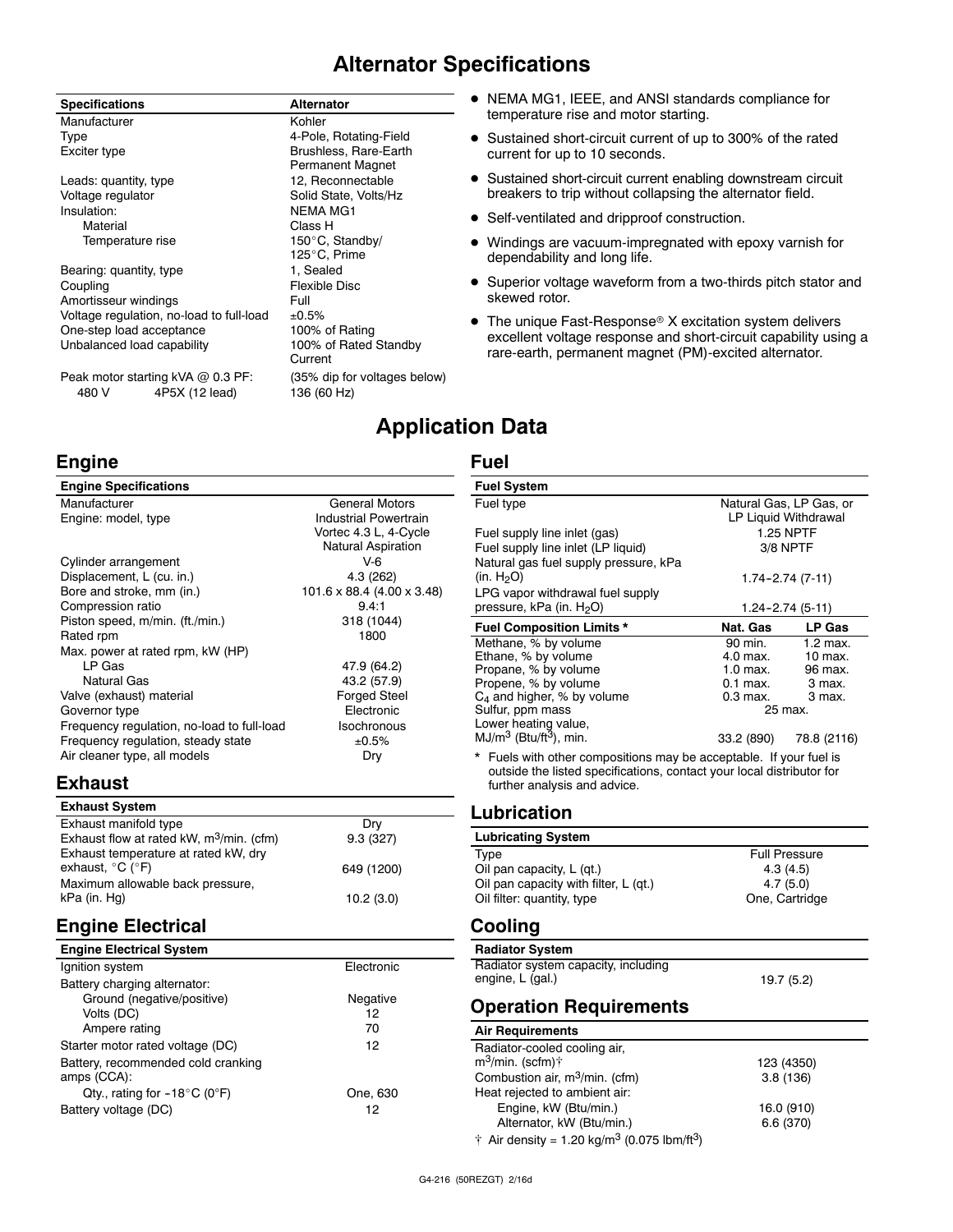### **Application Data**

#### **Fuel Consumption**  $\ddagger$

| LP Gas, $m^3/hr$ . (cfh) at % load               | Standby<br><b>Ratings</b> | Prime<br><b>Ratings</b> |
|--------------------------------------------------|---------------------------|-------------------------|
| 100%                                             | (219)<br>6.2              | (209)<br>5.9            |
| 75%                                              | 4.8<br>(170)              | (162)<br>4.6            |
| 50%                                              | (121)<br>3.4              | (115)<br>3.3            |
| 25%                                              | (84)<br>2.4               | (80)<br>2.3             |
| $0\%$                                            | (56)<br>1.6               | (54)<br>1.5             |
|                                                  | Standby<br>Ratings        | Prime<br>Ratings        |
| Natural Gas, m <sup>3</sup> /hr. (cfh) at % load |                           |                         |
| 100%                                             | (544)<br>15.4             | (518)<br>14.7           |
| 75%                                              | 12.8<br>(452)             | 12.2<br>(430)           |
| 50%                                              | 8.8<br>(312)              | (297)<br>8.4            |
| 25%                                              | 6.1<br>(215)              | (205)<br>5.8            |
| $0\%$                                            | (136)<br>3.9              | (130)<br>3.7            |

 $\ddot{\text{*}}$  Nominal fuel rating: Natural gas, 37 MJ/m<sup>3</sup> (1000 Btu/ft.<sup>3</sup>) LP vapor, 93 MJ/m3 (2500 Btu/ft.3)

LP vapor conversion factors:

8.58 ft. $3 = 1$  lb.  $0.535$  m<sup>3</sup> = 1 kg.

36.39 ft. $3 = 1$  gal.

### **Controller**



#### **Decision-Maker<sup>®</sup> 3500 Paralleling Controller**

Provides advanced control, system monitoring, and system diagnostics for optimum performance and compatibility.

- Paralleling capability with bus sensing, first-on logic, synchronizer, and (isochronous, droop, and external controlled) load sharing
- Digital display with adjustable contrast and menu control provide easy local data access
- $\bullet$  Measurements are selectable in metric or English units
- Remote communication thru a PC via network or serial configuration
- Controller supports Modbus<sup>®</sup> protocol
- $\bullet$  Integrated hybrid voltage regulator with  $\pm 0.5\%$  regulation
- Potted circuitry for protection from vibration and debris
- $\bullet$  Built-in alternator thermal overload protection
- NFPA 110 Level 1 capability

### **Available Voltage Selector Switch**

(Available Options, see page 4)



- $\bullet$  Voltage selector switch, 3-position lockable, wired for:
	- $0$  120/240 volt, 1 phase
	- $0$  120/208 volt, 3 phase
	- $0$  277/480 volt, 3 phase

Modbus<sup>®</sup> is a registered trademark of Schneider Electric.

### **Power Panel**



- Viewable generator set controller with security cover
- Emergency stop switch
- Shore power connector, 120 V, 15 amp (for battery charger and block heater)
- Remote start connection
- Mobile paralleling box connection
- Main line circuit breaker
	- o Reconnectable models: Rating 250 amps, field adjustable based on voltage selected
	- o 600 volt models: Rating 60 amps, field adjustable
- $\bullet$  Available Options, see page 4
	- d Two 15-amp 120 V, 1 phase, GFCI duplex receptacles (includes circuit breakers)
	- d Three 50-amp 240 V twistlock receptacles (includes circuit breakers)
	- d Color-coded camlock connections

**Load Lug Connections, Qty., Min./Max.**

1 load lug per phase #6-350MCM, 400 amp

### **Trailer**

- Single-axle trailer with electric brakes and battery back-up breakaway system.
- DOT and TC (Transport Canada) compliant per current specifications published by both agencies, at the time of trailer manufacture.
- 2 5/16 in. ball hitch coupler with adaptability for an optional Lunette eye.
- $\bullet$  Lockable utility tool box with bottle jack, lug wrench, and fire extinguisher. Common key to enclosure.
- Running lights with 7-wire harness and connector.
- Front tonque jack.
- Rear stabilizer trailer jacks.
- Weight bearing fenders up to 227 kg (500 lbs.).

#### **Trailer Specifications**

| Axle Rating | Single, 2722 kg (6000 lb.) axle                     |
|-------------|-----------------------------------------------------|
| Tires       | ST235/80R16E<br>with 1597 kg (3520 lb.) load rating |
| Wheels      | Steel, $16 \times 6$ , 6-bolt                       |
|             |                                                     |

### **Available Fuel Tank**

(Available Options-Fuel Tank, see page 4)

- Trailer-mounted LP fuel tanks for 24-hour run time (minimum).
- Lockable fuel tank access doors to each tank fill port.
- Tank assembly fuel level is shown on the DEC 3500 controller display.

#### **Fuel Tank Specifications**

Fuel Tank, qty. capacity Two, 312 L (82.5 gal.) at 80% full Fuel Tank, total capacity 625 L (165 gal.) at 80% full